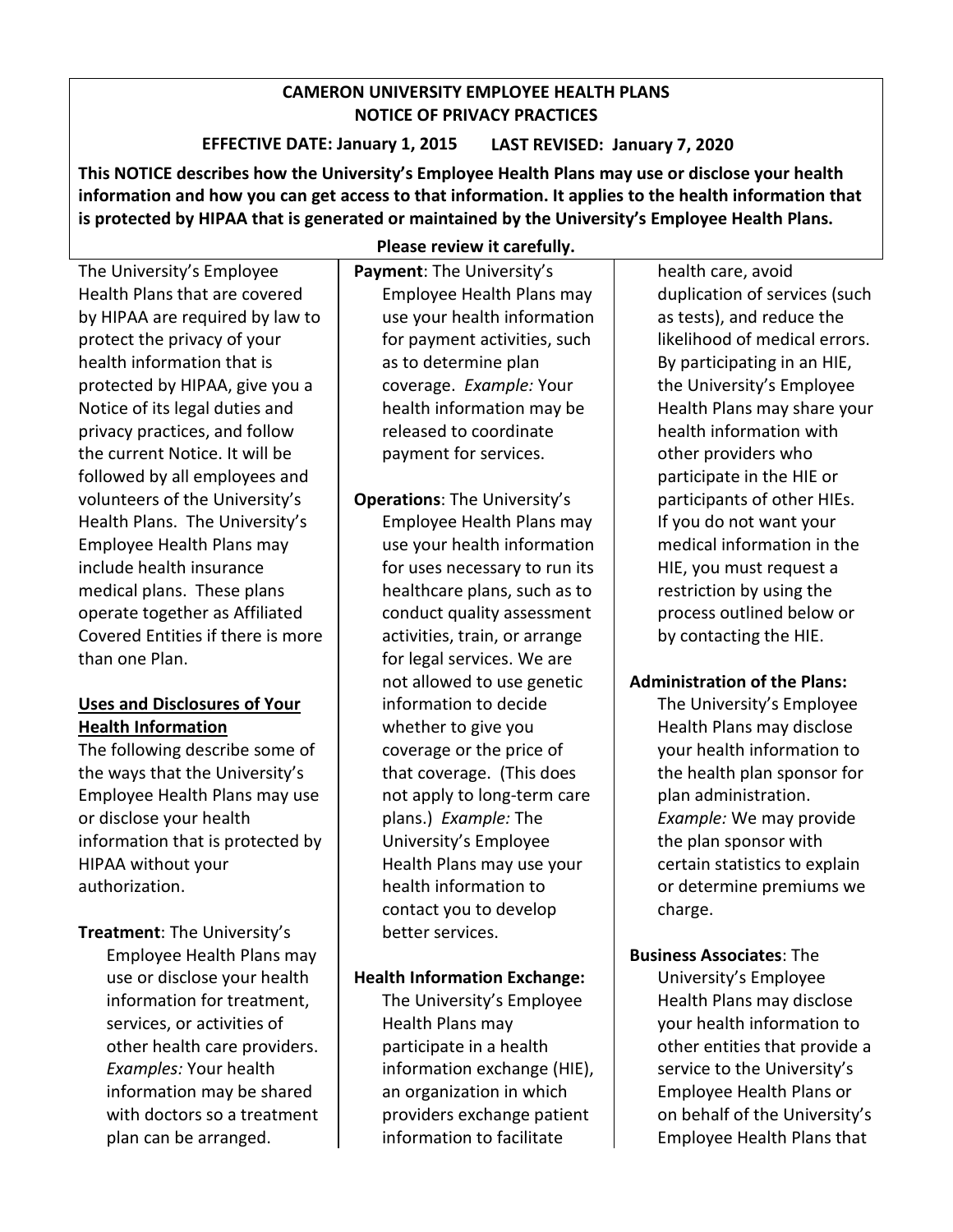a billing service, but only if Health Plans have received requires the release of your health information, such as the University's Employee satisfactory assurance that the other entity will protect your health information.

# **Individuals Involved in Your**

 release your health information to a friend, your care or who helps pay **Care or Payment for Your Care:** The University's Employee Health Plans may family member, or legal guardian who is involved in for your care.

**Research:** The University's

 use and disclose your health for health research if the to prepare for research Employee Health Plans may information to researchers authorization requirement has been waived or revised by a committee charged with making sure the disclosure will not pose a great risk to your privacy or that steps are being taken to protect your health information, to researchers under certain conditions, and to researchers who have signed an agreement promising to protect the information. Health information regarding deceased individuals can be released without authorization under certain circumstances.

#### **Fundraising/Marketing**: The

 name, DOB, address, and University's Employee Health Plans may use (or release to a Universityrelated foundation) certain information such as your insurance status, for fundraising. If you do not want to be contacted for fundraising efforts, notify the Privacy Official at the phone number or address in Paragraph 6 below. The University's Employee Health Plans will not use your health information to contact you for marketing purposes or sell your health information without your written permission.

 allowed or required to use **Uses and Disclosures of Health Information Required /Permitted By Law**: The following describe some of the ways that the University's Employee Health Plans may be or disclose your health information that is protected by HIPAA without your authorization.

#### **Organ and Tissue Donation**: If

 to donation banks or you are an organ or tissue donor, the University's Employee Health Plans may release health information organizations that handle organ or tissue procurement or transplantation.

### **Required by Law/Law Enforcement**: The

 such as for workers' University's Employee Health Plans may use and disclose your health information if required by federal, state, or local law, compensation, and if requested by law enforcement officials for certain purposes such as to locate a suspect or in response to a court order.

## **Public Health and Safety**: The

 information to prevent a serious threat to the health prevent injury. *Example:* We University's Employee Health Plans may use and disclose your health and safety of you, others, or the public and for public health activities, such as to may disclose your health information to help with product recalls.

**Food & Drug Administration (FDA) and Health Oversight Agencies**: The University's Employee Health Plans may disclose health information about incidents related to food, supplements, product defects, or post-marketing surveillance to the FDA and manufacturers to enable product recalls, repairs, or replacements; and to health oversight agencies for activities authorized by law, such as audits or investigations.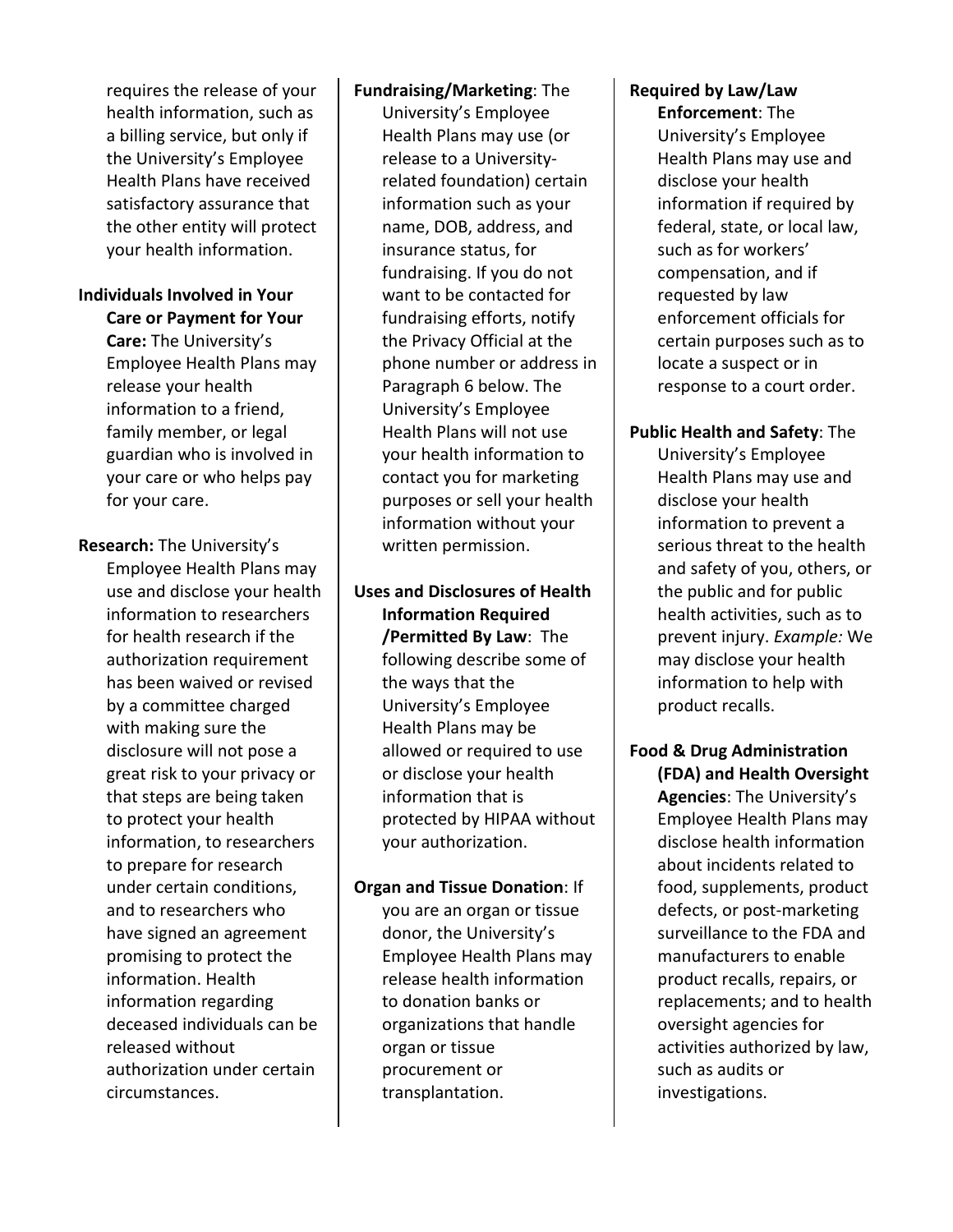administrative order or **Lawsuits/Disputes**: If you are involved in a lawsuit or dispute and have not waived the physicianpatient privilege, the University's Employee Health Plans may disclose your health information under a court or subpoena.

**Coroners, Medical Examiners, and Funeral Directors**: The University's Employee Health Plans may release your health information to coroners, medical examiners, or funeral directors to enable them to carry out their duties.

 release your health persons or to conduct **National Security/Intelligence Activities and Protective Services**: The University's Employee Health Plans may information to authorized national security agencies for the protection of certain special investigations.

#### **Military/Veterans**: The

 are an armed forces or reserve member. University's Employee Health Plans may disclose your health information to military authorities if you

 **Inmates**: If you are an inmate of enforcement, the a correctional facility or are in the custody of law University's Employee Health Plans may release

 enforcement official so they care or protect the health your health information to a correctional facility or law may provide your health and safety of you or others.

**Oklahoma law requires that the University's Employee Health Plans inform you that health information used or disclosed may indicate the presence of a communicable or noncommunicable disease. It may also include information related to mental health.** 

- **Health Plans want to use information for a purpose**   *may revoke it at any time by Paragraph 6.* **If the University's Employee and/or disclose your health not in this Notice or required or permitted by law,** *the University's Employee Health Plans must get specific authorization from you for that use and/or disclosure, and you contacting the Privacy Official at the phone number or address in*
- The University's Employee Health Plans must obtain your authorization for most uses or disclosures of your psychotherapy notes. Some exceptions include use for Treatment by your provider or disclosures required by law.

 regard to the health HIPAA that the University's **Your Rights Regarding Your Health Information:** You have the rights described below in information that is protected by Employee Health Plans maintains about you. You must

submit a written request to exercise any of these rights. Forms for this purpose are available by contacting the University's Privacy Official at the number or address in Paragraph 6 or at <http://www.ouhsc.edu/hipaa>

### **Right to Inspect/Copy**: You

 have the right to inspect and get a copy of health Employee Health Plans may payable prior to the release of the requested records. information maintained by the University's Employee Health Plans and used in decisions about your care. By law, the University's charge for the copies and supplies, plus postage,

 Health Plans to amend it. for your request. The available to make the amendment); that is not **Right to Amend**: If you believe health or claims information that the University's Employee Health Plans created is inaccurate or incomplete, you may ask the University's Employee You must provide a reason University's Employee Health Plans may deny your request if you ask to amend information that the University's Employee Health Plans did not create (unless the creator is not part of the health information the University's Employee Health Plans maintain; that is not part of the information you are